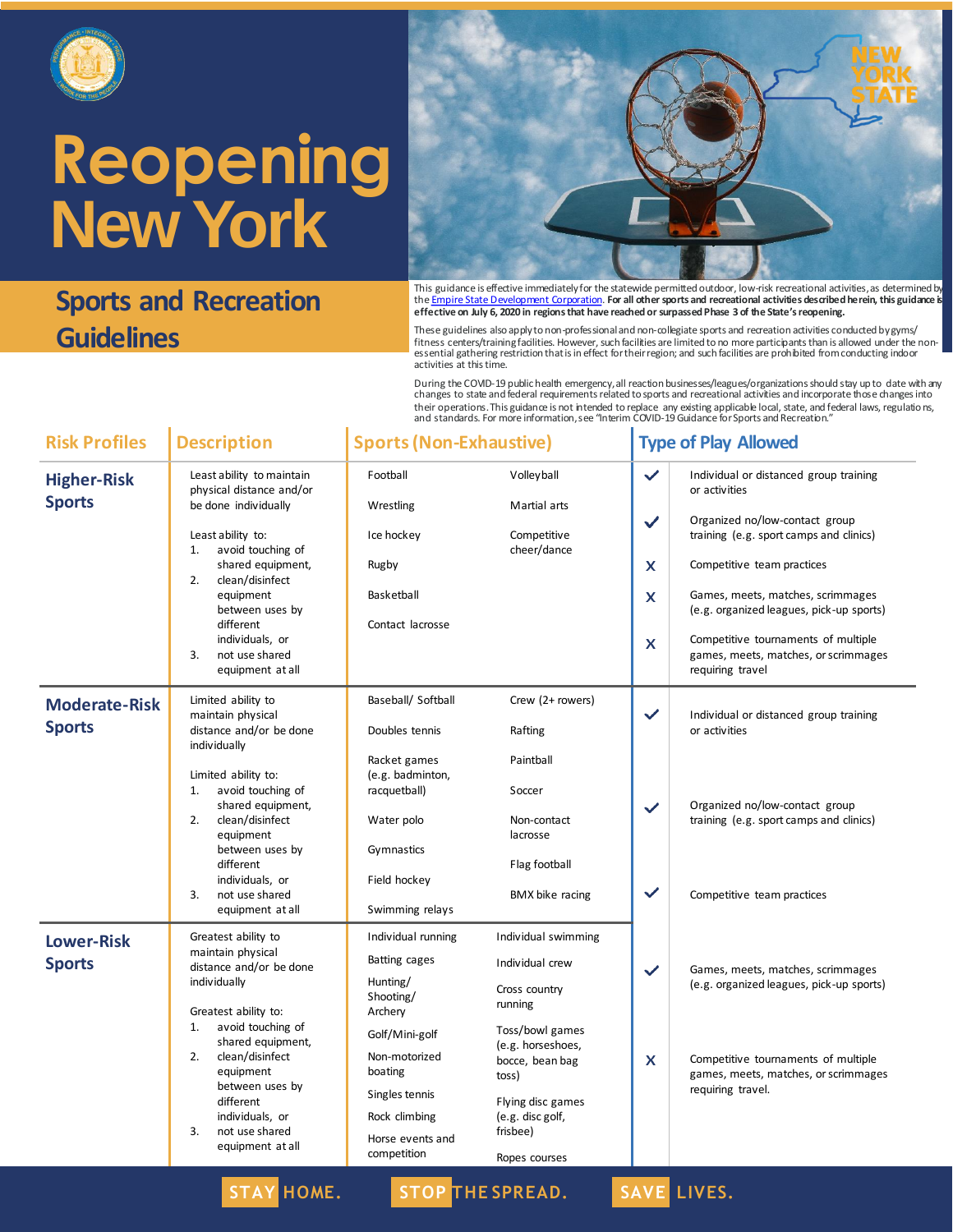

### **Sports and Recreation Guidelines**



This guidance is effective immediatelyfor the statewide permitted outdoor, low-risk recreational activities, as determined by<br>the <u>Empire State Development Corporation</u>. **For all other sports and recreational activities de effective on July 6, 2020 in regions that have reached or surpassed Phase 3 of the State's reopening.**

These guidelines also apply to non-professional and non-collegiate sports and recreation activities conducted by gyms/ fitness centers/trainingfacilities. However, such facilities are limited to no more participants than is allowed under the non-<br>essential gathering restriction that is in effect for their region; and such facilities are pr activities at this time.

During the COVID-19 public health emergency, all reaction businesses/leagues/organizations should stay up to date with any<br>changes to state and federal requirements related to sports and recreational activities and incorpo their operations. This guidance is not intended to replace any existing applicable local, state, and federal laws, regulations, and standards. For more information, see "Interim COVID-19 Guidance for Sports and Recreation."

|                                                                              | <b>Mandatory</b>                                                                                                                                                                                                                                                                                                                                                                                                                                                                                                                                                                                                                                                                                                                                                                                                                                                                                                                                                                                                                                                                                                                                                                                                                                                                                                                           |                                                                              | <b>Recommended Best Practices</b>                                                                                                                                                                                                                                                                                                                                                                                                                                                                                                                                                                                                                                                                                                                                          |
|------------------------------------------------------------------------------|--------------------------------------------------------------------------------------------------------------------------------------------------------------------------------------------------------------------------------------------------------------------------------------------------------------------------------------------------------------------------------------------------------------------------------------------------------------------------------------------------------------------------------------------------------------------------------------------------------------------------------------------------------------------------------------------------------------------------------------------------------------------------------------------------------------------------------------------------------------------------------------------------------------------------------------------------------------------------------------------------------------------------------------------------------------------------------------------------------------------------------------------------------------------------------------------------------------------------------------------------------------------------------------------------------------------------------------------|------------------------------------------------------------------------------|----------------------------------------------------------------------------------------------------------------------------------------------------------------------------------------------------------------------------------------------------------------------------------------------------------------------------------------------------------------------------------------------------------------------------------------------------------------------------------------------------------------------------------------------------------------------------------------------------------------------------------------------------------------------------------------------------------------------------------------------------------------------------|
| $\checkmark$<br>$\checkmark$<br>$\checkmark$<br>$\checkmark$<br>$\checkmark$ | For any indoor sport or recreational activity, limit<br>capacity to no more than 50% of the maximum<br>occupancy for a particular area, inclusive of<br>employees, patrons/players/spectators.<br>No more than 2 spectators per player.<br>Ensure 6 ft. distance between individuals at all times,<br>whether indoors or outdoors, unless safety or core<br>activity (e.g. practicing, playing) requires a shorter<br>distance. If a shorter distance is required, individuals<br>must wear face coverings, unless players are unable<br>to tolerate such a covering for the physical activity<br>(practicing, playing); provided, however, that<br>coaches, trainers, and/or other individuals who are<br>not directly engaged in activity are required to wear<br>face coverings.<br>Employees at check-in/appointment desks must<br>maintain six feet from other individuals, unless there<br>is a physical barrier between them. Any time<br>employees interact with patrons/players/spectators,<br>they must wear acceptable face coverings.<br>Post signage and distance markers denoting spaces<br>of 6 ft. in all commonly used areas indoors for<br>employees and any areas in which lines are<br>commonly formed or people may congregate (e.g.<br>break rooms, equipment checkout areas, cash<br>register areas, locker rooms). | $\checkmark$<br>$\checkmark$<br>$\checkmark$<br>$\checkmark$<br>$\checkmark$ | Stagger schedules for patrons/players and/or teams<br>to utilize facilities.<br>Enact physical barriers (e.g. plastic shielding walls) at<br>appointment desks, where they would not impair air<br>flow, heating, cooling, or ventilation, in accordance<br>with OSHA guidelines.<br>Modify layouts and reduce bi-directional foot traffic<br>of patrons/players/spectators walking through<br>spaces by posting signs with arrows in narrow paths,<br>hallways, or spaces.<br>Prohibit the use of small spaces (e.g. behind cash<br>registers, equipment checkout areas) by more than<br>one individual at a time, unless all individuals are<br>wearing face coverings.<br>Encourage patrons to use touchless payment, pay<br>ahead, or reserve options, when available. |
| $\checkmark$                                                                 | For outdoor fitness classes:<br>Limit class sizes in accordance with the social<br>gathering restrictions that are in effect within the<br>region.<br>Ensure patrons maintain a distance of 6 ft. from<br>$\bullet$<br>one another and class instructor(s).<br>Prohibit higher-risk activities where physical<br>contact can't be continuously avoided (e.g.<br>martial arts, boxing).<br>Monitor and control the flow of traffic into the<br>facility or area to ensure adherence to maximum<br>capacity requirements.                                                                                                                                                                                                                                                                                                                                                                                                                                                                                                                                                                                                                                                                                                                                                                                                                    | $\checkmark$<br>$\checkmark$                                                 | For sports/recreation activities that may involve<br>group interaction, use remote check-in where<br>applicable (e.g. to reserve courts, tee times).<br>For outdoor fitness classes:<br>Encourage patrons to bring their own equipment<br>(e.g. yoga mats), or clean/disinfect equipment<br>that is made available for patrons after each use.<br>Implement work-out "shifts" in which individuals<br>sign up for designated times to attend classes<br>and build cohorts that remain consistent (i.e. the<br>same set of people work-out together each time).<br>Discourage hands-on adjustments (e.g. yoga)<br>Adjust hours as necessary to enable enhanced<br>cleaning/disinfection procedures.                                                                         |
|                                                                              |                                                                                                                                                                                                                                                                                                                                                                                                                                                                                                                                                                                                                                                                                                                                                                                                                                                                                                                                                                                                                                                                                                                                                                                                                                                                                                                                            |                                                                              |                                                                                                                                                                                                                                                                                                                                                                                                                                                                                                                                                                                                                                                                                                                                                                            |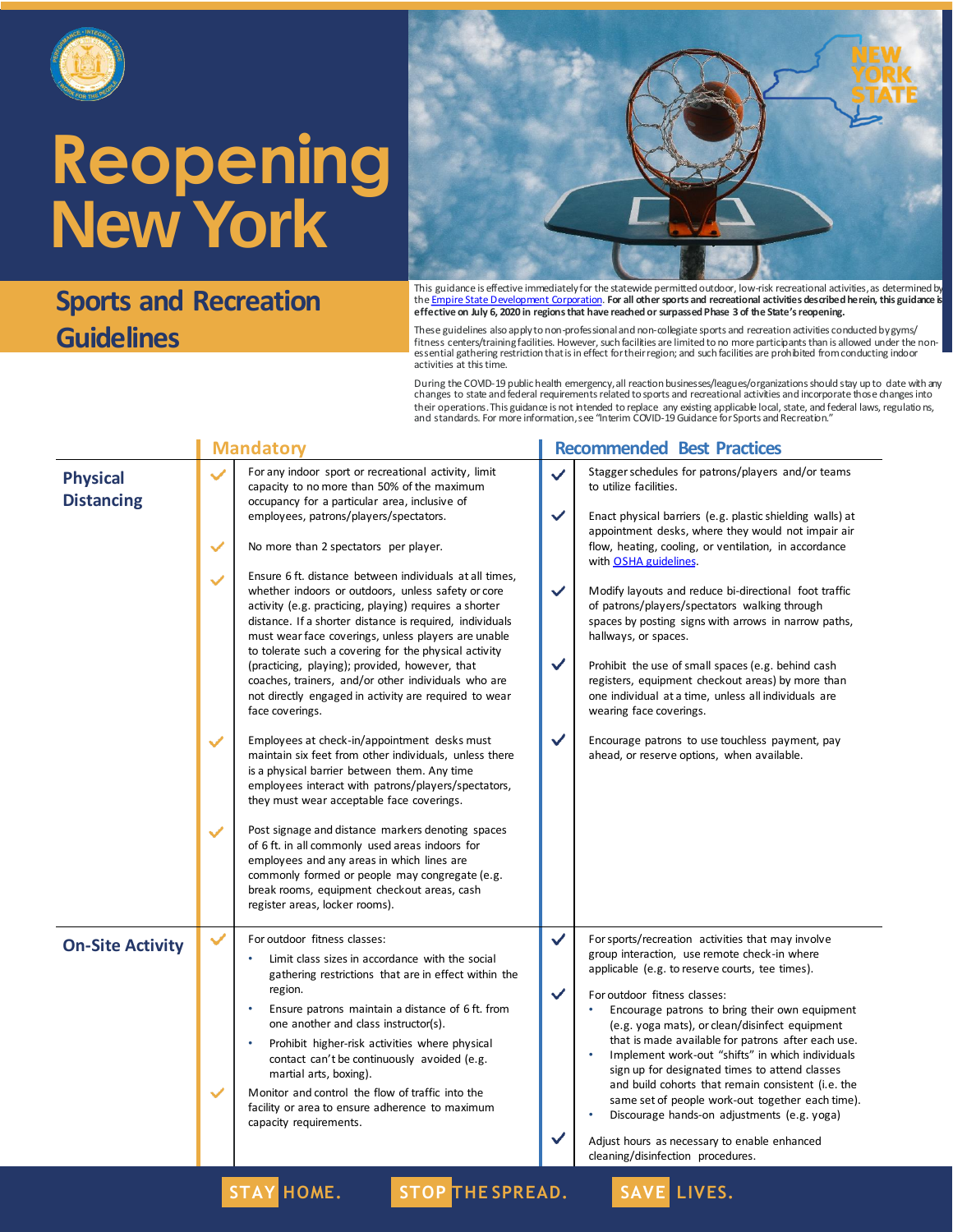

### **Sports and Recreation Guidelines**



This guidance is effective immediatelyfor the statewide permitted outdoor, low-risk recreational activities, as determined by<br>the <u>Empire State Development Corporation</u>. **For all other sports and recreational activities de effective on July 6, 2020 in regions that have reached or surpassed Phase 3 of the State's reopening.**

These guidelines also apply to non-professional and non-collegiate sports and recreation activities conducted by gyms/ fitness centers/trainingfacilities. However, such facilities are limited to no more participants than is allowed under the non-<br>essential gathering restriction that is in effect for their region; and such facilities are pr activities at this time.

During the COVID-19 public health emergency, all reaction businesses/leagues/organizations should stay up to date with any<br>changes to state and federal requirements related to sports and recreational activities and incorpo their operations.This guidance is not intended to replace any existing applicable local, state, and federal laws, regulations,<br>and standards. For more information, see "Interim COVID-19 Guidance for Sports and Recreation.

|                                       | <b>Mandatory</b>  |                                                                                                                                                                                                                                                                                                                                                                                                                                                                                                                                                                                                                                                                                                                                                                                                                                                                                                                                                                                                                                                                                                                                                                                                                                                                                   |        | <b>Recommended Best Practices</b>                                                                                                                                                                                                                                                                                                                                                                                                                                                                                                                                                                                                                                                                                                                                                                                                                                                                                                                                                                                                                                                                                                                                                                                                                                                                                                                                                                                                                                                                                                                                   |  |  |
|---------------------------------------|-------------------|-----------------------------------------------------------------------------------------------------------------------------------------------------------------------------------------------------------------------------------------------------------------------------------------------------------------------------------------------------------------------------------------------------------------------------------------------------------------------------------------------------------------------------------------------------------------------------------------------------------------------------------------------------------------------------------------------------------------------------------------------------------------------------------------------------------------------------------------------------------------------------------------------------------------------------------------------------------------------------------------------------------------------------------------------------------------------------------------------------------------------------------------------------------------------------------------------------------------------------------------------------------------------------------|--------|---------------------------------------------------------------------------------------------------------------------------------------------------------------------------------------------------------------------------------------------------------------------------------------------------------------------------------------------------------------------------------------------------------------------------------------------------------------------------------------------------------------------------------------------------------------------------------------------------------------------------------------------------------------------------------------------------------------------------------------------------------------------------------------------------------------------------------------------------------------------------------------------------------------------------------------------------------------------------------------------------------------------------------------------------------------------------------------------------------------------------------------------------------------------------------------------------------------------------------------------------------------------------------------------------------------------------------------------------------------------------------------------------------------------------------------------------------------------------------------------------------------------------------------------------------------------|--|--|
| <b>On-Site Activity</b>               | $\checkmark$      | For any food service activities, follow the food<br>service guidelines applicable to the region.<br>For bowling centers and alleys:<br>Restrict facility capacity to no more than 50% of<br>the maximum occupancy;<br>Require face coverings at all times;<br>Strictly enforce social distancing of at least six<br>feet between parties of patrons/players,<br>including during play by closing adjacent bowling<br>lanes or enacting appropriate physical barriers<br>between lanes;<br>Ensure patrons/players interact only with their<br>party at their assigned lane;<br>Rigorously clean and disinfect any rented or<br>shared equipment (e.g., bowling balls, bowling<br>shoes) between use;<br>Limit the number of patrons/players to any<br>event at the facility to no more than the current<br>social gathering restrictions that are in effect;<br>and<br>Adhere to DOH's "Interim Guidance for Food<br>Services during the COVID-19 Public Health<br>Emergency" and all other applicable state-issued<br>guidance (e.g., State Liquor Authority) for food<br>and beverage service on the premise of the<br>facility; provided, however, that indoor food and<br>beverage service remains prohibited in New York<br>City until further notice, as of August 15, 2020. | ✓<br>✓ | For golf courses/driving ranges:<br>Limit tee times to 4 players, except for members of<br>the same household<br>Restrict use of golf cards to single riders or members<br>$\bullet$<br>of the same household only, unless a physical barrier<br>that doesn't impede visibility/operation of the cart is<br>in place.<br>Keep golf bags in possession, when possible<br>$\bullet$<br>Prohibit the use of bunker rakes (except by<br>$\bullet$<br>employees/maintenance staff), ball washers, and<br>water coolers.<br>Permit golf pros on the course, provided they do<br>$\bullet$<br>not touch players and keep 6 ft. distance at all<br>times unless wearing a face covering or<br>separated by a physical barrier.<br>Prohibit common use of<br>$\bullet$<br>tees/scorecards/pencils/ball markers m=among<br>non-household members, unless such items are<br>cleaned/disinfected between use.<br>Only allow club/equipment rentals if cleaned/<br>disinfected before/after player use.<br>Post messaging/signage to reflect interim rules.<br>For bowling centers and alleys:<br>Consider implementing "sign-up" policies; and/or<br>offering "equipment valets" where employees<br>retrieve equipment for patrons/players;<br>Remind patrons/players to clean and disinfect<br>$\bullet$<br>equipment before and after use;<br>Limit use of rented equipment (e.g., a single<br>individual may only use one bowling ball for the<br>duration of play); and/or<br>Encourage patrons/players to bring and use their<br>٠<br>own equipment (e.g., bowling balls). |  |  |
| <b>Protective</b><br><b>Equipment</b> | ✓                 | Ensure individuals not participating in sports or<br>recreation activities (e.g. coaches, spectators) wear<br>appropriate face coverings when they are within less<br>than 6 ft. of other individuals, unless a physical<br>barrier is present.                                                                                                                                                                                                                                                                                                                                                                                                                                                                                                                                                                                                                                                                                                                                                                                                                                                                                                                                                                                                                                   |        |                                                                                                                                                                                                                                                                                                                                                                                                                                                                                                                                                                                                                                                                                                                                                                                                                                                                                                                                                                                                                                                                                                                                                                                                                                                                                                                                                                                                                                                                                                                                                                     |  |  |
|                                       | $\checkmark$<br>✓ | Employees must wear face coverings any time they<br>interact with patrons/ players/spectators, regardless<br>of distance.<br>Provide employees with an acceptable face covering<br>at no-cost to the employee and have an adequate                                                                                                                                                                                                                                                                                                                                                                                                                                                                                                                                                                                                                                                                                                                                                                                                                                                                                                                                                                                                                                                |        |                                                                                                                                                                                                                                                                                                                                                                                                                                                                                                                                                                                                                                                                                                                                                                                                                                                                                                                                                                                                                                                                                                                                                                                                                                                                                                                                                                                                                                                                                                                                                                     |  |  |
|                                       |                   | supply of coverings in case of need for replacement.<br><b>STAY HOME.</b><br><b>STOP THE SPREAD.</b>                                                                                                                                                                                                                                                                                                                                                                                                                                                                                                                                                                                                                                                                                                                                                                                                                                                                                                                                                                                                                                                                                                                                                                              |        | SAVE LIVES.                                                                                                                                                                                                                                                                                                                                                                                                                                                                                                                                                                                                                                                                                                                                                                                                                                                                                                                                                                                                                                                                                                                                                                                                                                                                                                                                                                                                                                                                                                                                                         |  |  |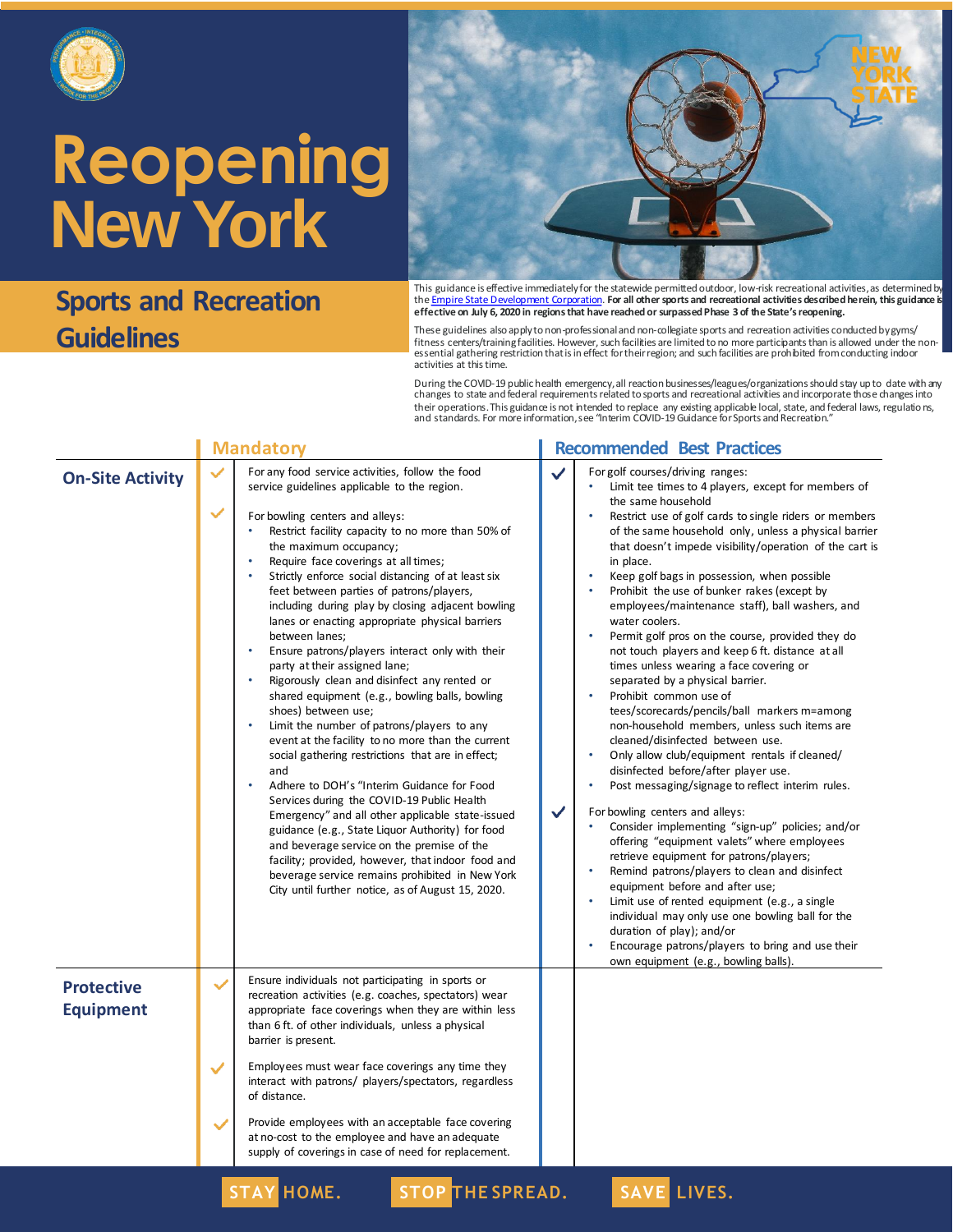

### **Sports and Recreation Guidelines**



This guidance is effective immediatelyfor the statewide permitted outdoor, low-risk recreational activities, as determined by<br>the <u>Empire State Development Corporation</u>. **For all other sports and recreational activities de effective on July 6, 2020 in regions that have reached or surpassed Phase 3 of the State's reopening.**

These guidelines also apply to non-professional and non-collegiate sports and recreation activities conducted by gyms/ fitness centers/training facilities. However, such facilities are limited to no more participants than is allowed under the nonessential gathering restriction that is in effect for their region; and such facilities are prohibited from conducting indoor activities at this time.

During the COVID-19 public health emergency, all reaction businesses/leagues/organizations should stay up to date with any<br>changes to state and federal requirements related to sports and recreational activities and incorpo their operations.This guidance is not intended to replace any existing applicable local, state, and federal laws, regulations,<br>and standards. For more information, see "Interim COVID-19 Guidance for Sports and Recreation.

|                                                  | <b>Mandatory</b> |                                                                                                                                                                                                                                                                                                       | <b>Recommended Best Practices</b> |  |  |
|--------------------------------------------------|------------------|-------------------------------------------------------------------------------------------------------------------------------------------------------------------------------------------------------------------------------------------------------------------------------------------------------|-----------------------------------|--|--|
| <b>Protective</b><br><b>Equipment</b>            | $\checkmark$     | Acceptable face coverings include but are not limited<br>to cloth (e.g. homemade sewn, quick cut, bandana)<br>or surgical masks.                                                                                                                                                                      |                                   |  |  |
|                                                  | $\checkmark$     | Clean, replace, and prohibit sharing of face<br>coverings. Consult the CDC guidance for additional<br>information on cloth face coverings and other types<br>of personal protective equipment (PPE), as well as<br>instructions on use and cleaning and disinfection.                                 |                                   |  |  |
|                                                  | $\checkmark$     | Train workers on how to don, doff, clean (as<br>applicable), and discard PPE.                                                                                                                                                                                                                         |                                   |  |  |
|                                                  | $\checkmark$     | Limit the sharing of objects (e.g. equipment) and<br>discourage touching of shared surfaces (e.g. cash<br>registers); or, when in contact with shared objects or<br>frequently touched areas, wear gloves (trade-<br>appropriate or medical); or, sanitize or wash hands<br>before and after contact. |                                   |  |  |
| Hygiene,<br>Cleaning, and<br><b>Disinfection</b> | $\checkmark$     | Adhere to hygiene and sanitation requirements<br>from the <b>Centers</b> for Disease Control and<br>Prevention (CDC) and Department of Health<br>(DOH) and maintain cleaning logs on site that<br>document date, time, and scope of cleaning.                                                         |                                   |  |  |
|                                                  | $\checkmark$     | Provide and maintain hand hygiene station, including<br>handwashing with soap, water, and paper towels, as<br>well as an alcohol based hand sanitizer containing<br>60% or more alcohol for areas where handwashing is<br>not feasible.                                                               |                                   |  |  |
|                                                  | $\checkmark$     | Hand sanitizer must be place throughout the site for<br>use by employees and patrons/players/spectators.                                                                                                                                                                                              |                                   |  |  |
|                                                  | $\checkmark$     | Provide and encourage employees to use<br>cleaning/disinfecting supplies before and after<br>use of shared and frequently touched surfaces,<br>followed by hand hygiene.                                                                                                                              |                                   |  |  |
|                                                  | $\checkmark$     | Prohibit shared food and beverages among<br>employees (e.g. self-serve meals and beverages),<br>encourage employees to bring lunch from home, and<br>reserve adequate space for employees to observe<br>social distancing while eating meals.                                                         |                                   |  |  |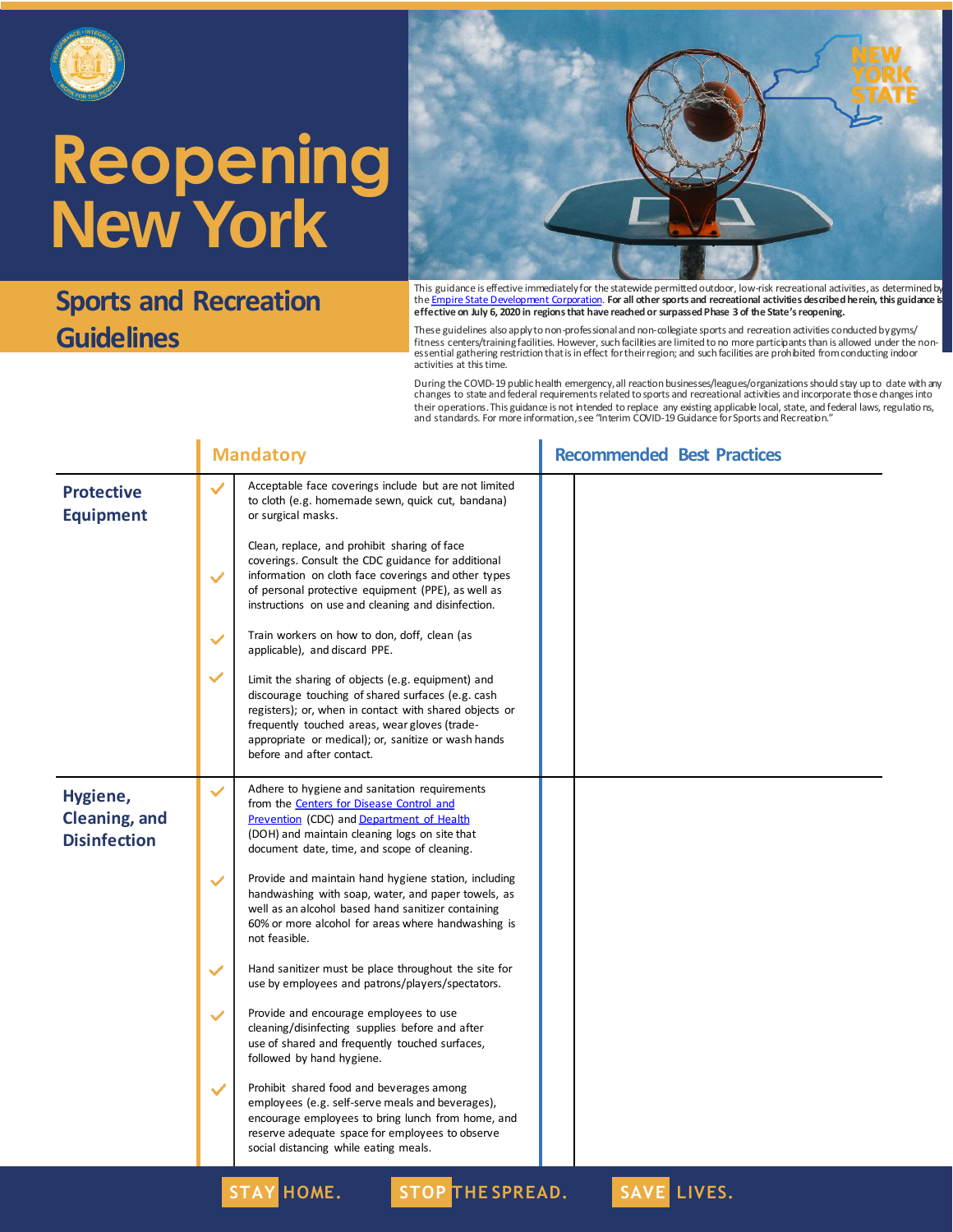

#### **Sports and Recreation Guidelines**



This guidance is effective immediatelyfor the statewide permitted outdoor, low-risk recreational activities, as determined by<br>the <u>Empire State Development Corporation</u>. **For all other sports and recreational activities de effective on July 6, 2020 in regions that have reached or surpassed Phase 3 of the State's reopening.**

These guidelines also apply to non-professional and non-collegiate sports and recreation activities conducted by gyms/ fitness centers/training facilities. However, such facilities are limited to no more participants than is allowed under the nonessential gathering restriction that is in effect for their region; and such facilities are prohibited from conducting indoor activities at this time.

During the COVID-19 public health emergency, all reaction businesses/leagues/organizations should stay up to date with any<br>changes to state and federal requirements related to sports and recreational activities and incorpo their operations.This guidance is not intended to replace any existing applicable local, state, and federal laws, regulations,<br>and standards. For more information, see "Interim COVID-19 Guidance for Sports and Recreation.

|                                                              |                                              | <b>Mandatory</b>                                                                                                                                                                                                                                                                                                                                                                                                                                                                                                                                                                                                                                                                                                                  |                                              | <b>Recommended Best Practices</b>                                                                                                                                                                                                                                                                                                                                                                                                                                                                                                                                                      |
|--------------------------------------------------------------|----------------------------------------------|-----------------------------------------------------------------------------------------------------------------------------------------------------------------------------------------------------------------------------------------------------------------------------------------------------------------------------------------------------------------------------------------------------------------------------------------------------------------------------------------------------------------------------------------------------------------------------------------------------------------------------------------------------------------------------------------------------------------------------------|----------------------------------------------|----------------------------------------------------------------------------------------------------------------------------------------------------------------------------------------------------------------------------------------------------------------------------------------------------------------------------------------------------------------------------------------------------------------------------------------------------------------------------------------------------------------------------------------------------------------------------------------|
| Hygiene,<br>Cleaning, and<br><b>Disinfection</b><br>(cont'd) | $\checkmark$<br>$\checkmark$                 | Conduct regular cleaning and disinfection and more<br>frequent cleaning and disinfection of shared objects<br>and surfaces, as well as high transit areas, such as<br>payment devices, pickup areas, restrooms, common<br>areas, using Department of Environmental<br>Conservation (DEC) products identified by the<br>Environmental Protection Agency (EPA) as effective<br>against COVID-19.<br>If cleaning or disinfection products or the act of<br>cleaning and disinfection causes safety hazards or<br>degrades the material or machinery, personnel<br>should have access to a hand hygiene station<br>between use and/or be supplied with disposable<br>gloves.                                                          |                                              |                                                                                                                                                                                                                                                                                                                                                                                                                                                                                                                                                                                        |
| <b>Communication</b>                                         | $\checkmark$<br>$\checkmark$<br>$\checkmark$ | Affirm you have reviewed and understand the state-<br>issued industry guidelines, and that you will adhere<br>to them.<br>Post signage inside and outside of the facility or area<br>to remind personnel and patrons/players/spectators<br>to adhere to proper hygiene, social distancing rules,<br>appropriate use of PPE, and cleaning and<br>disinfection protocols.<br>Conspicuously post completed safety plans on site.                                                                                                                                                                                                                                                                                                     | $\checkmark$                                 | In partnership with community organizations,<br>leagues, etc., establish a communication plan for<br>employees, visitors, and clients with a consistent<br>means to provide updated information.                                                                                                                                                                                                                                                                                                                                                                                       |
| <b>Screening</b>                                             | $\checkmark$<br>$\checkmark$<br>$\checkmark$ | Implement mandatory health screening assessment<br>(e.g. questionnaire, temperature check) for<br>employees and, where practicable, vendors, but do<br>not mandate for patrons/players/spectators or<br>delivery personnel.<br>At minimum, screening must determine whether the<br>worker or vendor has had: (1) COVID-19 symptoms in<br>past 14 days, (2) positive COVID-19 test in past 14<br>days, and/or (3) close or proximate contact with<br>confirmed or suspected COVID-19 case in past 14<br>days. Assessment responses must be reviewed and<br>such review must be documented.<br>Designate a site safety monitor whose<br>responsibilities include continuous compliance with<br>all aspects of the site safety plan. | $\checkmark$<br>$\checkmark$<br>$\checkmark$ | Perform screening remotely (e.g. by telephone or<br>electronic survey), before reporting to the location,<br>to the extent possible.<br>On-site screeners should be trained by employer-<br>identified individuals familiar with CDC, DOH, and<br>OSHA protocols and wear appropriate PPE, including<br>at a minimum, a face covering.<br>Refer to DOH guidance regarding protocols and<br>policies for employees seeking to return to work<br>after a suspected or confirmed case of COVID-19 or<br>after the employee had close or proximate contact<br>with a person with COVID-19. |